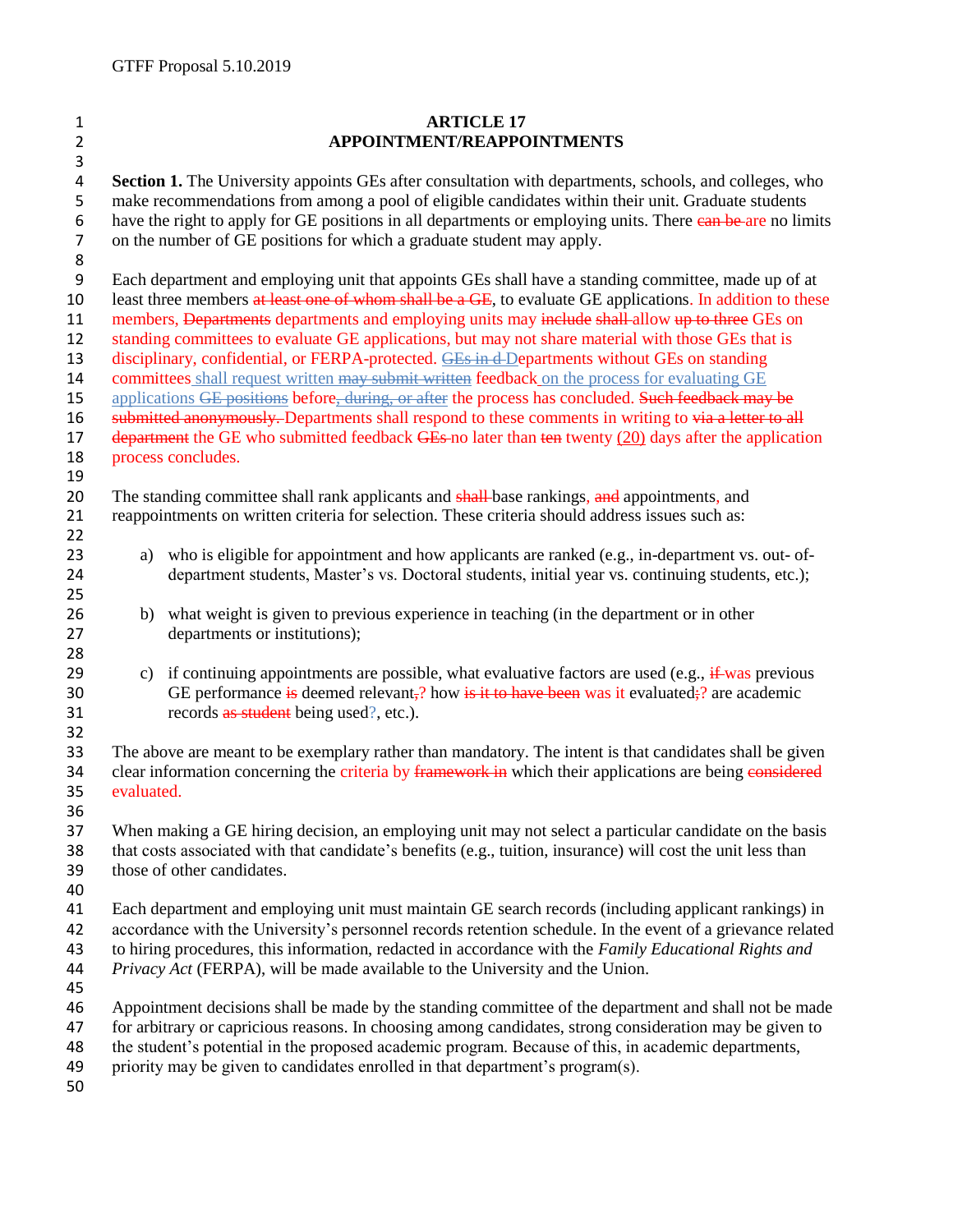- While appointment or reappointment criteria may include the recommendation of the person who will act
- as the GE's supervisor, the committee must give substantial consideration to the other appointment or reappointment criteria.
- 
- If a department or employing unit does not offer a reappointment on the basis of less than satisfactory
- academic progress toward the degree, the department/unit must inform the student of this in writing,
- citing the criteria for satisfactory academic progress that have not been met.
- Graduate students may grieve departmental decisions related to satisfactory progress through the
- University's graduate student academic grievances procedure.
- 
- As described in Article 9, each potential GE shall receive the written appointment or reappointment criteria at the time of application.
- 
- The University will offer graduate teaching fellowships to graduate students by sending letters of
- appointment stating the terms of the appointment, including the duration, monthly rate, percent of FTE
- and level. GEs accept the appointment by sending the signed letter of appointment back to the University.
- The University may fulfill its duties with an electronic appointment system which may also allow
- electronic acceptance by the GE. For purposes of Section 3, the GE's acceptance is valid on the date it is
- received by the University. The University shall endeavor to educate all departments and employing units on the proper procedure for making offers of employment to Graduate Employees and discourage the
- practice of presenting informal offers of employment as guaranteed.
	-
	- At the time of the appointment offer, each department or administrative unit shall provide the graduate student with written instructions on how to access the department or administrative unit's General Duties and Responsibilities Statement.
	-
	- Hiring units and GEs shall both endeavor to complete and sign letters of appointment and other necessary hiring paperwork in a timely manner.
	-

 The University agrees to post all GE job openings for positions in non-academic or administrative units and out-of-department positions with the Graduate Teaching Fellows Federation office, and on the websites of the Graduate School and Human Resources.

**Section 2.** No appointment shall create any automatic right, interest or expectation in any other 85 appointment beyond its specific terms. Priority will be given to ensuring GEs will be are employed year-

- 86 to-year rather than term-to- term, and split appointments between different courses, labs, or other
- 87 assignments will be avoided whenever feasible. Departments and hiring Units shall ensure that split

appointments do not result in a GE's workload exceeding their FTE, as described in Article 22. GEs

- 
- 89 cannot be employed term-to-term in order to determine whether they are adequately qualified for a GE<br>90 position. Employing units are encouraged to appoint full academic year (fall, winter, spring) appointme position. Employing units are encouraged to appoint full academic year (fall, winter, spring) appointments
- whenever feasible. Each department and employing unit in which there is a possibility that GEs will be
- reappointed shall include reappointment criteria in their written criteria for appointment (see Section 1).
- 

**Section 3.** An appointment offer may be rescinded by the employing unit within ten (10) calendar days of

- issuance of the offer unless payable work is requested by the University and performed by the GE. All
- offer letters must clearly state in bold font on the first page that there is a ten (10) day rescission period.
- Once an appointment of a GE has been accepted and the rescission period has passed, it may not be rescinded or reduced except for good cause shown. The duration of a GE appointment is limited to a
- maximum period established by policies published in the GDRS governing GE reappointments in the
- department or school, contingent on satisfactory academic progress, the availability of funds and
- positions, and providing that the definition of the position does not substantially change. Nothing in this